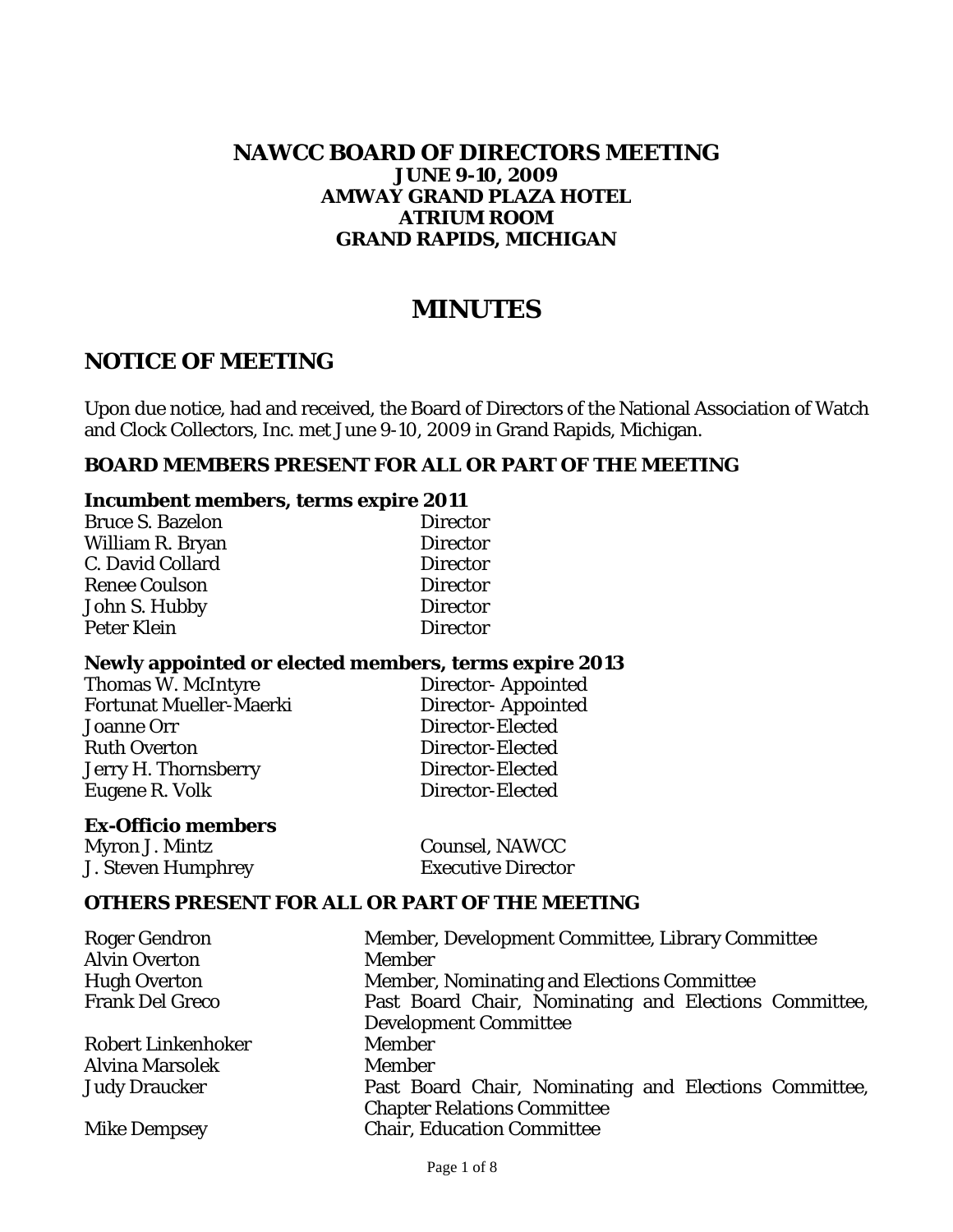| <b>Pam Tischler</b>  | <b>Member, Education Committee</b>             |
|----------------------|------------------------------------------------|
| <b>Ronald Rowe</b>   | Co-General Chair, 2009 National Convention     |
| <b>Joe Orens</b>     | <b>Member, Chapter Relations Committee</b>     |
| Lu Sadowski          | <b>Chair, Chapter Relations Committee</b>      |
| <b>Beth Hubby</b>    | <b>Member</b>                                  |
| Lee Davis            | <b>General Chair, 2010 National Convention</b> |
| <b>John Connolly</b> | <b>Member, Awards Committee</b>                |
| Ron Kowalski         | Member                                         |
| <b>Jane McIntyre</b> | <b>Member</b>                                  |

## **CALL TO ORDER – TUESDAY, JUNE 9, 2009**

With a quorum established, Director Peter Klein called the meeting of the Board of Directors of the National Association of Watch and Clock Collectors, Inc. to order at 8:15 am.

# **CERTIFICATION OF ELECTION RESULTS**

Frank Del Greco, member of the NAWCC Nominating and Elections Committee, presented the certification of the election results received from Trout, Ebersole and Groff, Certified Public Accountants, who were charged with the responsibility of receiving ballots and tabulating members' votes in the 2009 election. The following individuals were duly elected to the 2009 NAWCC Board of Directors to take office in June 2009 for four-year terms:

Joanne Orr (OK) Ruth Overton (MO) Jerry H. Thornsberry (MO) Eugene R. Volk (NC)

Kermit Duckett (TN) was elected to a four-year term on the Nominating and Elections Committee.

Certification of Directors-elect having been received and the appointment of Thomas McIntyre (MA) and Fortunat Mueller-Maerki (NJ) previously confirmed by the outgoing Board, the new Board was declared to be officially seated.

**MOTION:** Director Overton, Seconded by Director Hubby: That Director Peter Klein is elected Chair Pro-Tem of this meeting of the NAWCC 2009-2011 Board of Directors. Motion approved.

**MOTION:** Director Mueller-Maerki, Seconded by Director Orr: That Director Ruth Overton is elected Secretary Pro-Tem of this meeting of the NAWCC 2009-2011 Board of Directors. Motion approved.

Chair Pro-Tem Klein set the procedures of the meeting. Introductions were made by the Board and the guests present.

## **COMMENTS FROM OUTGOING CHAIR**

Outgoing Chair Phil Gregory thanked his Board for their outstanding efforts the past two years. He commented on the School of Horology becoming a source of income; membership recruitment and retention; museum accreditation within the next two years; youth programs and internet activity.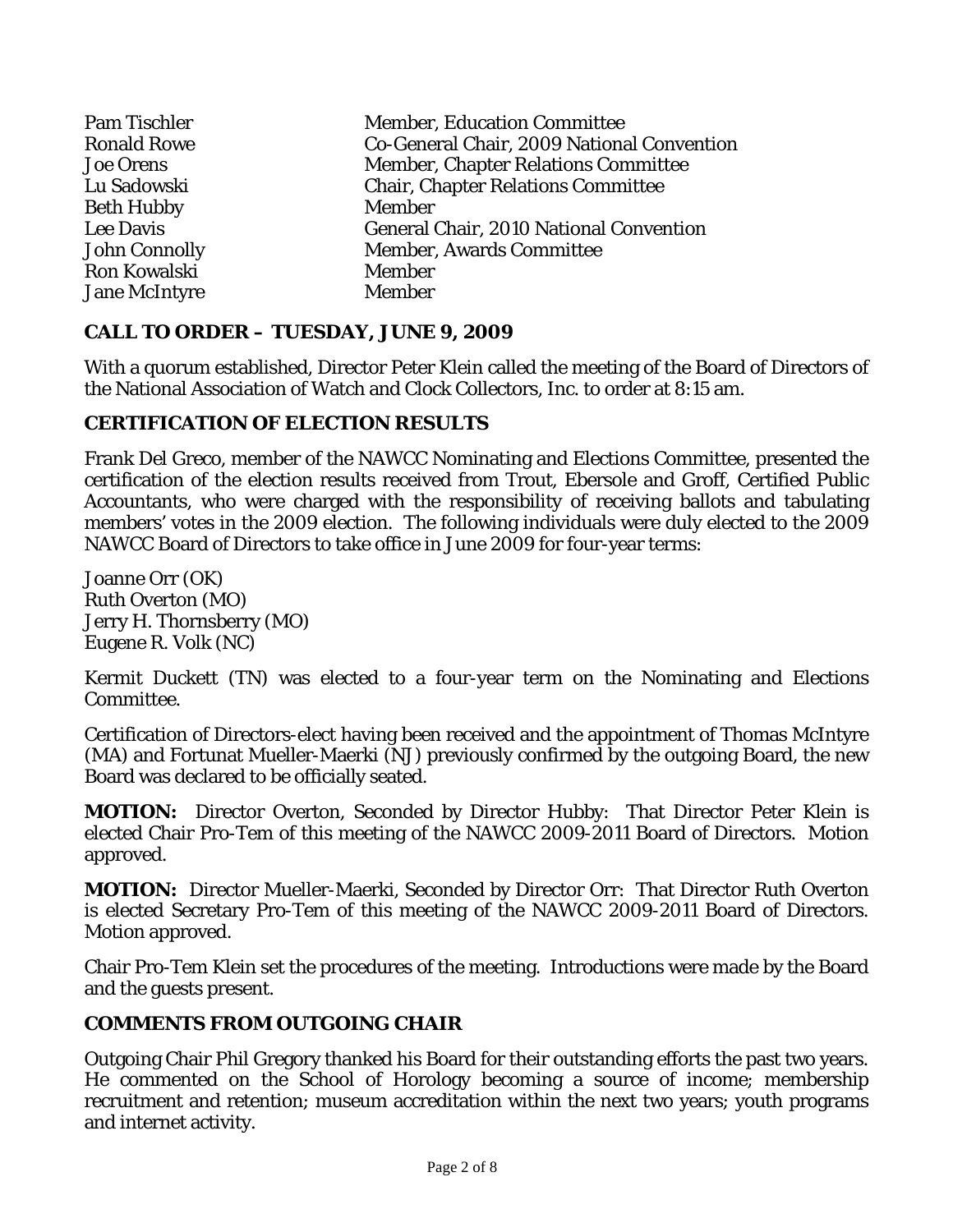# **APPOINTMENT OF TELLER FOR OFFICERS ELECTION**

Chair Pro-Tem Klein asked the Board to approve the appointment of Frank Del Greco as Teller for the election of Board Officers. Approval was given by a majority vote of the Board.

## **ELECTION OF CHAIR**

**MOTION:** Director Collard, Seconded by Director McIntyre: That John S. Hubby (TX) is elected to the position of Chair, NAWCC Board of Directors for the term of two years (2009-2011).

The Chair Pro-Tem asked for additional nominations from the floor. Hearing none, Mr. Hubby was declared elected by acclamation.

Director Hubby then assumed the office of Chair, thanking Chair Pro-Tem Klein for his service, and proceeded with the election of the remaining officers.

## **ELECTION OF VICE CHAIR**

**MOTION:** Director Mueller-Maerki, Seconded by Director Coulson: That C. David Collard (TX) is elected to the position of Vice Chair, NAWCC Board of Directors for the term of two years (2009-2011).

The Chair asked for additional nominations from the floor. Hearing none, Director Collard was declared elected by acclamation.

#### **ELECTION OF SECRETARY**

**MOTION:** Director Orr, Seconded by Director Coulson: That Ruth Overton (MO) is elected to the position of Secretary, NAWCC Board of Directors for the term of two years (2009-2011).

The Chair asked for additional nominations from the floor. Hearing none, Director Overton was declared elected by acclamation.

## **ELECTION OF TREASURER**

**MOTION:** Director Klein, Seconded by Director Bazelon: That Thomas W. McIntyre (MA) is elected to the position of Treasurer, NAWCC Board of Directors for the term of two years (2009-2011).

The Chair asked for additional nominations from the floor. Hearing none, Director McIntyre was declared elected by acclamation.

## **COMMENTS FROM INCOMING CHAIR**

Chair John Hubby addressed the new Board with objectives to be accomplished.

 Improve communications – members, chapters Newsletters to members and chapters – electronic and hard copy Recruitment of new members – through internet and other ways Retention of members Development area Sponsorships Improved Electronic Board Meetings Board Calendar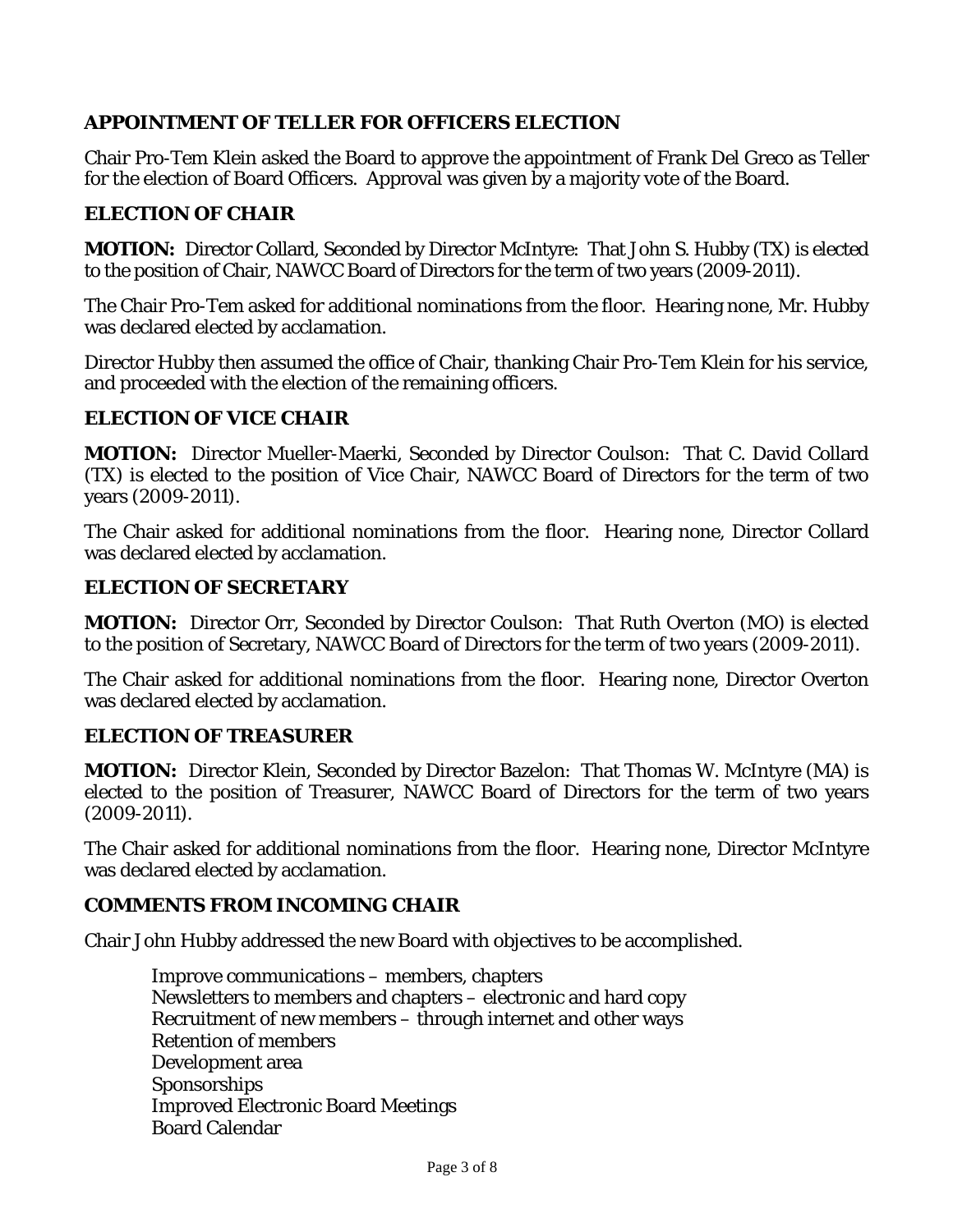**MOTION:** Director Bazelon, Seconded by Director Klein: That the Board approves the agenda as amended to include all expected business. Motion approved. Voting yea: Bazelon, Bryan, Collard, Coulson, Hubby, Klein, McIntyre, Mueller-Maerki, Orr, Overton, Thornsberry, Volk. Voting nay: None.

**MOTION:** Director Klein, Seconded by Director Bazelon: That Myron J. Mintz, having agreed to serve in such capacity be and is herewith appointed NAWCC Legal Counsel for the term of the present Board (2009-2011), as provided in the Standing Rules, Article III, Section 3. Motion approved. Voting yea: Bazelon, Bryan, Collard, Coulson, Hubby, Klein, McIntyre, Mueller-Maerki, Orr, Overton, Thornsberry, Volk. Voting nay: None.

## **SUMMARY OF ASSOCIATION STATUS – J. Steven Humphrey**

Executive Director Humphrey gave a summary of the status of the Association:

 Reasons for not renewing membership Business membership Membership contributions Donations and other income sources Chapter services Business planning

#### **TREASURER'S REPORT – Peter Klein**

Director and immediate past Treasurer Peter Klein presented the outgoing Treasurer's Report. It was noted that the market value of investments and endowment reserves has started to recover from the low reached in early March. None of the present investments appear to be at risk of default. The Finance Committee has recommended that we stay with our current investments and continue to invest available funds in Certificates of Deposits, short term bonds and mutual funds.

**MOTION:** Director Klein, Seconded by Director Coulson: That the following positions are authorized to transact business for the NAWCC Investment Accounts and will require two signatures from June 10, 2009 through June 2011: Chair John S Hubby, Treasurer Thomas W. McIntyre and Executive Director J. Steven Humphrey. Motion approved. Voting yea: Bazelon, Bryan, Collard, Coulson, Hubby, Klein, McIntyre, Mueller-Maerki, Orr, Overton, Thornsberry, Volk. Voting nay: None

This motion is to establish signature authority for the incoming Chair and Treasurer.

**MOTION:** Director Klein, Seconded by Treasurer McIntyre: That the Net Liquidity Reserve minimum be continued at \$300,000 for six (6) months and that the Finance Committee report monthly on the ongoing value of our investments. Motion approved. Voting yea: Bazelon, Collard, Coulson, Hubby, Klein, McIntyre, Mueller-Maerki, Orr, Overton, Thornsberry. Voting nay: Volk. Absent: Bryan

Operating reserves above this number are used routinely for NAWCC operation. Should they fall below this number, the Board is required to authorize any future use of the reserves. The current value is just under \$400,000. In addition, there are Board restricted funds of about \$600,000 that are available for operation should that be required. Our endowments now are just under \$500,000. Only the investment earnings from these can be used as the principal is held in perpetuity.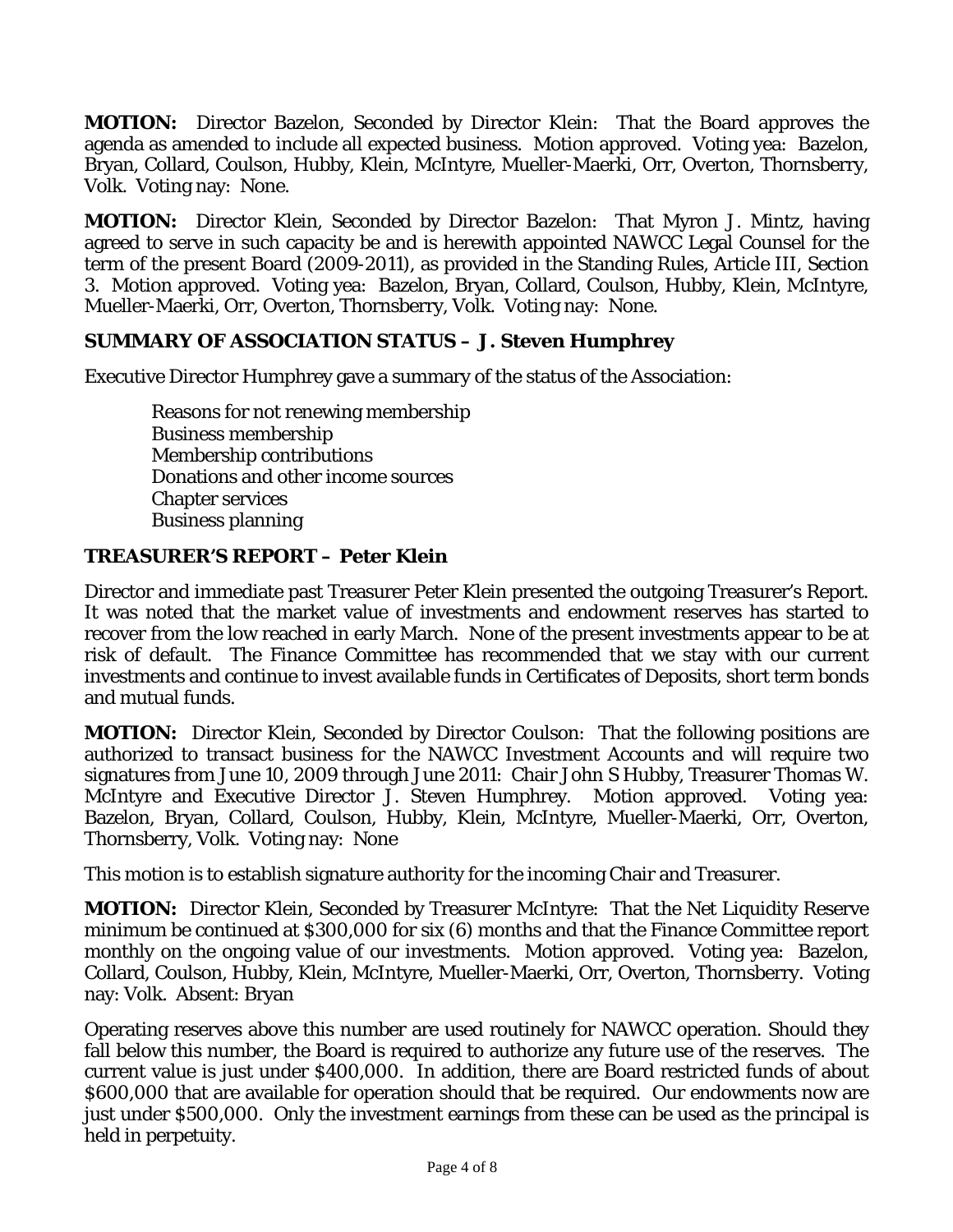**MOTION:** Secretary Overton, Seconded by Director Klein: That the following members be and are herewith appointed to the position of chair of the respective named committee for the term 2009-2011:

| Awards:                         | Jim Gilmore (CA)             |
|---------------------------------|------------------------------|
| <b>Bylaws &amp; Procedures:</b> | <b>Renee Coulson (TN)</b>    |
| <b>Chapter Relations:</b>       | Lu Sadowski (NY)             |
| Crafts:                         | <b>Wayne Laning (PA)</b>     |
| Education:                      | <b>Mike Dempsey (WI)</b>     |
| Ethics:                         | Tom Brown (AR)               |
| <b>Library Collections:</b>     | Fortunat Mueller-Maerki (NJ) |
| Membership:                     | Cathy Koolen (ONT, CAN)      |
| <b>Museum Collections:</b>      | <b>Bruce Bazelon (PA)</b>    |
| <b>Publications:</b>            | <b>Bill Keller (IL)</b>      |
| Research:                       | <b>Snowden Taylor (NY)</b>   |
| <b>School Advisory:</b>         | Ken DeLucca (PA)             |

Motion was approved by majority vote of the Board by secret ballot for each named individual.

Chair Hubby noted four committee chair positions remain vacant: Development, Internet Advisory, Program and Symposium.

# **REPORTS**

Board assignments – Chair Hubby, Treasurer McIntyre and Director Orr gave brief reports. Board assignments are on going.

Executive Director Humphrey – Review of the FY 2010 Business Plan. Full staff reports will appear in the *Bulletin.* 

Executive Director Humphrey – Status of the NAWCC Internet restructuring progress.

Ronald Rowe, Co-General Chair – Status of the 2009 NAWCC Convention.

Lee Davis, General Chair – Status of the 2010 NAWCC Convention.

Treasurer McIntyre – Status and future of the Ward Francillon Time Symposium.

Phil Gregory, Past Board Chair – Status of sites for the 2011, 2012, 2013, 2014 NAWCC National Conventions.

Phil Gregory, Past Board Chair – Status of committees. Committee reports will appear in the *Bulletin.* 

Note that all written reports will also be posted on the NAWCC website.

**COMMITTEE APPOINTMENT:** Chair Hubby appointed Vice Chair Collard, Director Bryan, Director Orr and Director Mueller-Maerki to a Special Committee to search for a new Symposium Committee Chair.

Chair Hubby requested a motion for an Executive Session to consider possible candidates for the vacant committee chair positions.

**MOTION:** Director Klein, Seconded by Director Bazelon: That the Board enter Executive Session for the purpose of considering possible candidates for vacant committee chair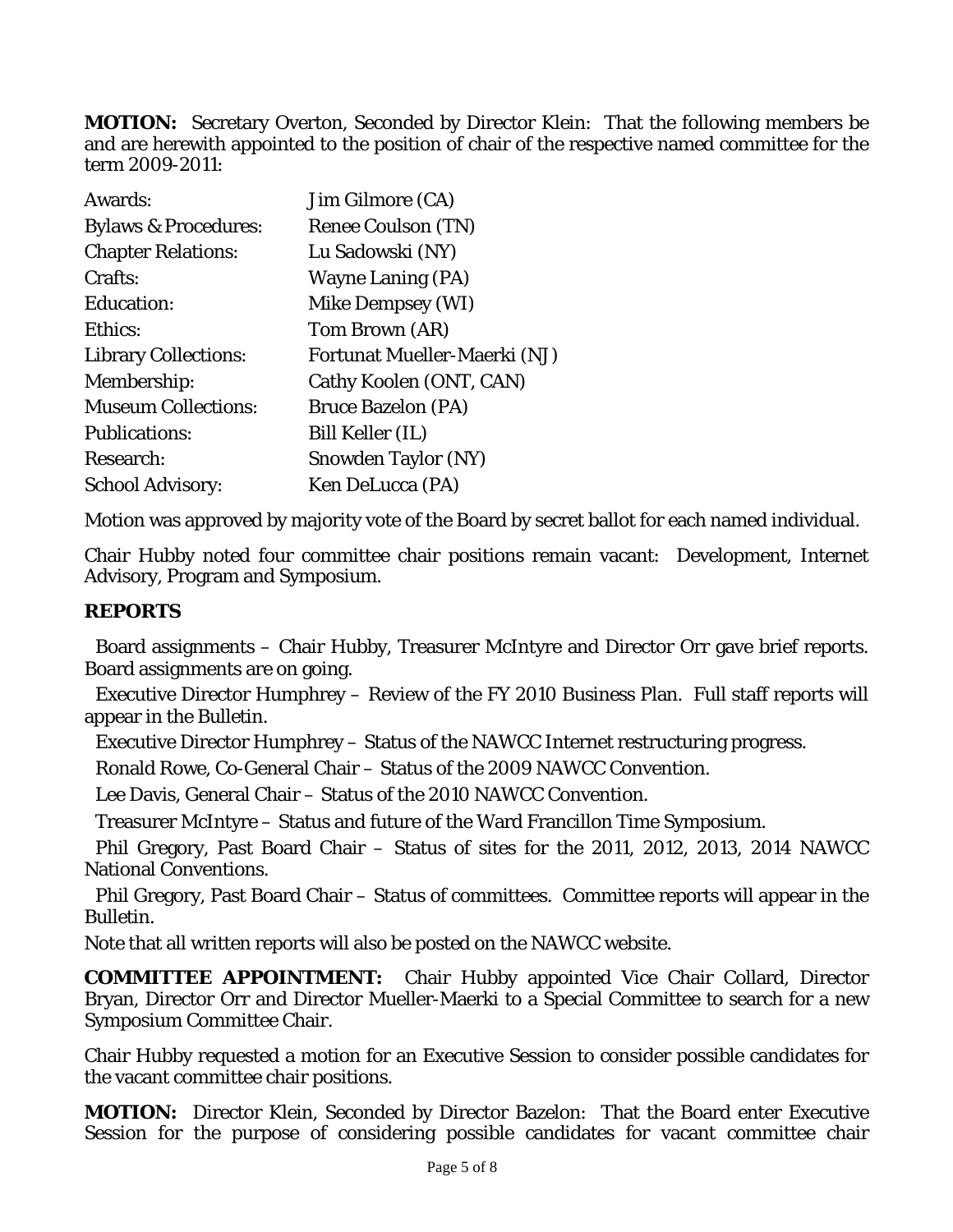positions. Motion approved by majority vote, followed by immediate convening of the Executive Session at 4:00 pm.

The Executive Session was concluded at 5:20 pm and the meeting returned to open session. Chair Hubby reported that no motions were made or action taken in the Executive Session.

**MOTION:** Director Coulson, Seconded by Director Klein: That Vice Chair David Collard is reappointed as chair of the Special Committee "Organization Task Force". Motion approved: Voting yea: Bazelon, Bryan, Collard, Coulson, Hubby, Klein, McIntyre, Mueller-Maerki, Orr, Overton, Thornsberry, Volk. Voting nay: None.

**MOTION:** Director Bazelon, Seconded by Vice Chair Collard: That we refer the issue of the Convention Committee structure to the Organization Task Force as established. Phil Gregory is appointed Chair of the Convention Committee pending the timely report of the Task Force expected by December 2009. Motion was approved by majority vote of the Board by secret ballot.

**MOTION:** Director Klein, Seconded by Director Thornsberry: To recess the meeting until 8:00 am, Wednesday, June 10, 2009. Motion approved. Voting yea: Bazelon, Bryan, Collard, Coulson, Hubby, Klein, McIntyre, Mueller-Maerki, Orr, Overton, Thornsberry, Volk. Voting nay: None.

Meeting recessed at 6:10 pm.

-------------------------------------------------------------------------------

#### **WEDNESDAY, JUNE 10, 2009**

With a quorum established, the meeting of the Board of Directors of the National Association of Watch and Clock Collectors, Inc. was reconvened by Chair Hubby at 8:00 am.

Chair Hubby requested a motion for an Executive Session to review a personnel matter and matters concerning reported ethics violations.

**MOTION:** Director Bazelon, Seconded by Director Klein: That the Board enter Executive Session for the purpose of review of a personnel matter and to consider reported ethics violations. Motion approved by majority vote, followed by immediate convening of the Executive Session at 8:05 am.

The Executive Session was concluded at 9:00 am and the meeting returned to open session. Chair Hubby reported that no motions were made or actions taken in the Executive Session.

#### **ANNOUNCEMENT**

Chair Hubby announced the next regular Board of Directors meeting is set for December 4-5, 2009 at the NAWCC Headquarters, Columbia, PA. All Board members are requested to be present December 3 to review staff and school operations. Further, that a review and update of the Strategic Plan will be held the afternoon of December 5.

## **STATUS OF CHAPTER 501 (C) (3) REQUIREMENTS – Joe Orens**

Joe Orens, Chapter Relations Committee member, presented information regarding the new IRS requirement for reporting of gross receipts of more than \$5000. This will affect all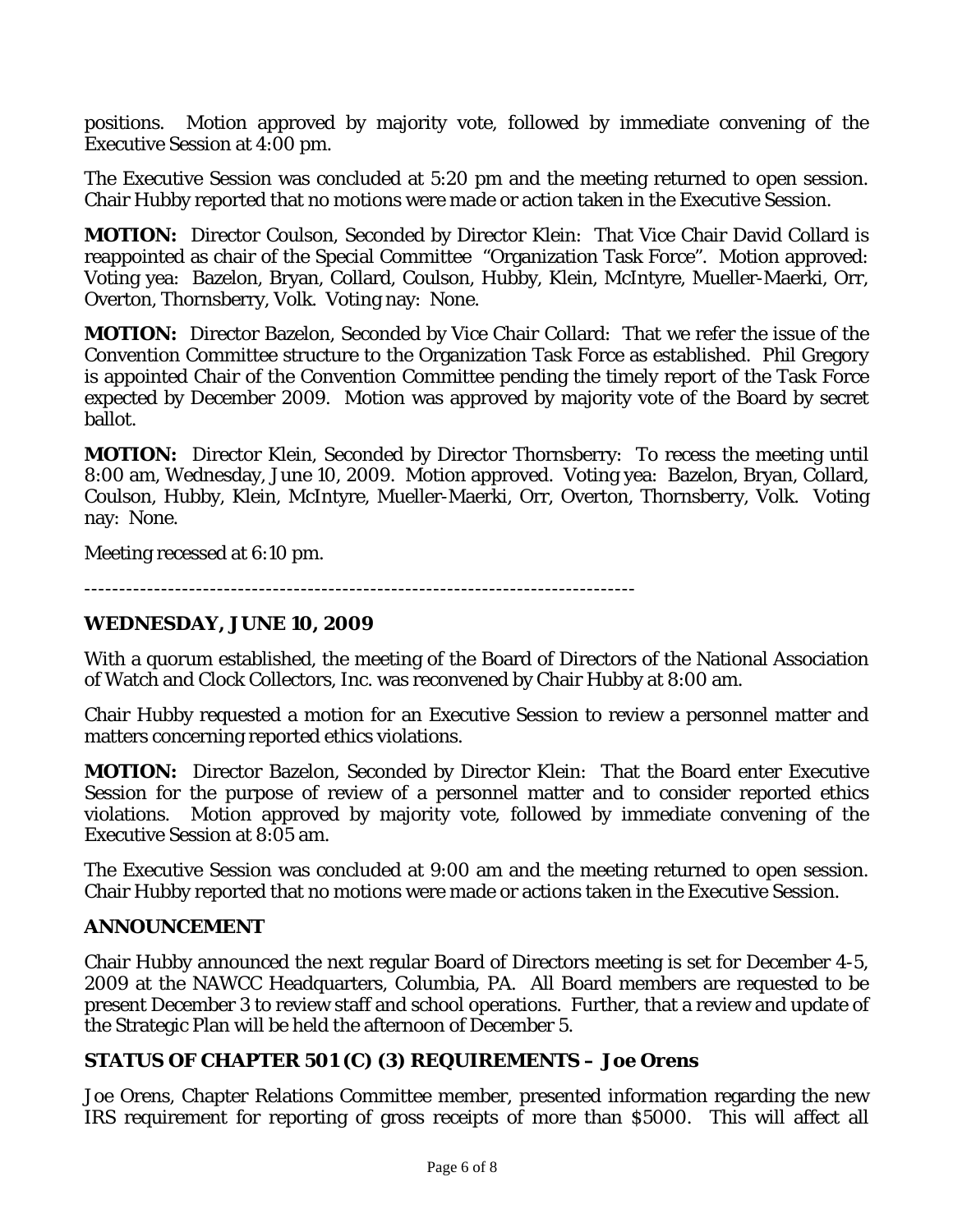chapters based in the United States. The Board agreed to support an information packet to be sent to each chapter describing the requirements and where to find information about steps needed for compliance.

**MOTION:** Secretary Overton, Seconded by Director Coulson: That Director Bill Bryan be and is herewith appointed to the Nominating and Elections Committee for the term 2009-2013. Motion approved. Voting yea: Bazelon, Collard, Coulson, Hubby, Klein, McIntyre, Mueller-Maerki, Orr, Overton, Thornsberry, Volk. Voting nay: None. Recused: Bryan.

The Bylaws require that one current Board member who is serving his/her last two years on the Board be appointed to this Committee every two years for a four-year term.

**MOTION:** Treasurer McIntyre, Seconded by Director Klein: That the Board of Directors accept and approve the NAWCC audited statement of accounts for fiscal year 2009, as prepared and presented by the auditor, Trout, Ebersole and Groff, LLP. Motion approved. Voting yea: Bazelon, Bryan, Collard, Coulson, Hubby, Klein, McIntyre, Mueller-Maerki, Orr, Overton, Thornsberry, Volk. Voting nay: None.

# **STATUS OF THE SCHOOL OF HOROLOGY – J. Steven Humphrey**

Executive Director Humphrey reported on the School of Horology operations. Key points were that both the watch and clock courses have been expanded to run for eleven months and will be further expanded to cover a full year with both operating in parallel. Also, the number of students now signed up for two watch classes and clock class is better than budget. The watch service facility and additional classroom space is now operational and a second full time instructor is needed to cover the two watch classes.

**MOTION:** Treasurer McIntyre, Seconded by Director Klein: That the salary cap is increased from \$1,053,000 to \$1,122,000 to allow hiring a second salaried watch instructor for the current fiscal year. Motion approved. Voting yea: Bazelon, Bryan, Collard, Coulson, Hubby, Klein, McIntyre, Mueller-Maerki, Orr, Overton, Thornsberry. Voting nay: Volk.

#### **STATUS OF THE ANNUAL CHAPTER SURVEY AND CHAPTER CHARTER – J. Steven Humphrey**

Executive Director Humphrey advised that fewer than half the chapters had returned the required documents. Board members were asked to assist the Chapter Relations Committee by contacting those chapters that they belong to or have close association with to encourage completion and return of the documents. With regard to the chapter charter, the Board will consider at the December meeting if further action is needed.

**MOTION:** Director Mueller-Maerki, Seconded by Director Bazelon: That the Board approve and adopt the National Watch and Clock Museum (including the NAWCC Library and Research Center) Ethics Policy Statement document dated June 9, 2009 as standing procedure of the NAWCC. Motion approved. Voting yea: Bazelon, Bryan, Collard, Coulson, Hubby, Klein, McIntyre, Mueller-Maerki, Orr, Overton, Thornsberry, Volk. Voting nay: None.

This document also covers NAWCC operations generally and is a requirement for accreditation of our Museum by the American Association of Museums, now expected to be achieved within two years. The document will be posted on the NAWCC website.